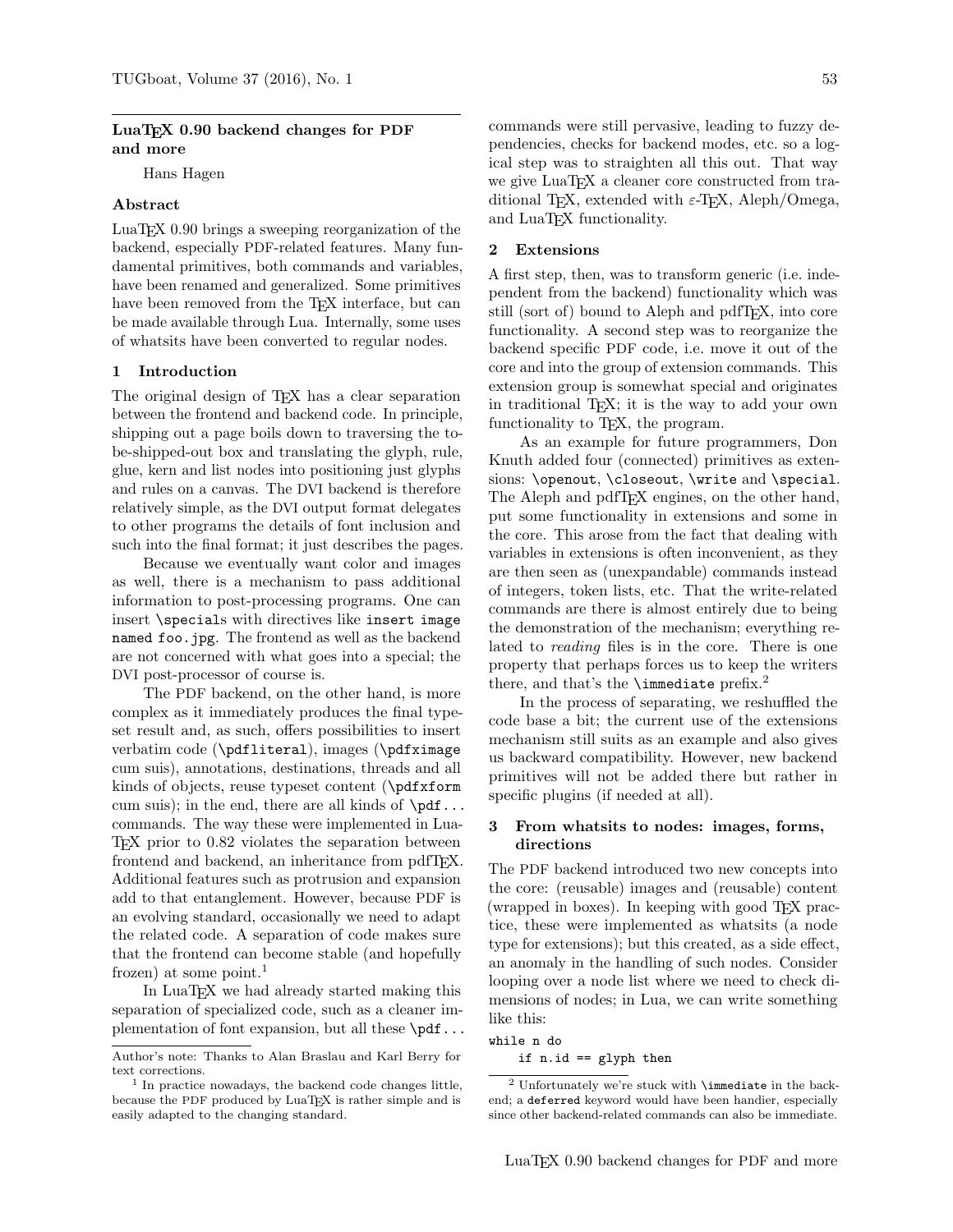```
-- wd ht dp
    elseif n.id == rule then
        -- wd ht dp
    elseif n.id == kern then
        -- wd
    elseif n.id == glue then
        -- size stretch shrink
    elseif n.id == whatsits then
        if n.subtype == pdfxform then
            -- wd ht dp
        elseif n.subtype == pdfximage then
            -- wd ht dp
        end
    end
    n = n.next
end
```
So for each node in the list, we need to check these two whatsit subtypes. But as these two concepts are rather generic, there is no evident need to implement it this way. Of course the backend has to provide the inclusion and reuse, but the frontend can be agnostic about this. That is, at the input end, in specifying these two injects, we only have to make sure we pass the right information (so the scanner might differentiate between backends).

Thus, in LuaT<sub>E</sub>X these two concepts have been promoted to core features:

| \pdfxform           | \saveboxresource             |
|---------------------|------------------------------|
| \pdfximage          | \saveimageresource           |
| \pdfrefxform        | \useboxresource              |
| \pdfrefximage       | \useimageresource            |
| \pdflastxform       | \lastsavedboxresourceindex   |
| \pdflastximage      | \lastsavedimageresourceindex |
| \pdflastximagepages | \lastsavedimageresourcepages |

The index should be considered an arbitrary number set to whatever the backend plugin decides to use as an identifier. These are no longer whatsits, but a special type of rule; after all, T<sub>EX</sub> is only interested in dimensions. Given this change, the previous code can be simplified to:

```
while n do
   if n.id == glyph then
        -- wd ht dp
    elseif n.id == rule then
        -- wd ht dp
    elseif n.id == kern then
       -- wd
    elseif n.id == glue then
        -- size stretch shrink
   end
    n = n.next
end
```
The only consequence for the previously existing rule type (which, in fact, is also something that needs to be dealt with in the backend, depending on the target format) is that a normal rule now has

subtype 0 while the box resource has subtype 1 and the image subtype 2.

If a package writer wants to retain the pdfTEX names, the previous table can be used; just prefix \let. For example, the first line would be (spaces optional, of course):

\let \pdfxform \saveboxresource

### 3.1 Direction nodes

A similar change has been made for "direction" nodes, which were also previously whatsits. These are now normal nodes so again, instead of consulting whatsit subtypes, we can now just check the id of a node.

It should be apparent that all of these changes from whatsits to normal nodes already greatly simplify the code base.

### 4 Commands promoted to the core

Many more commands have been promoted to the core. Here is an additional list of original pdfTEX commands and their new counterparts (this time with the **\let** included):

| \let\pdfpagewidth<br>\let\pdfpageheight                                                        | \pagewidth<br>\pageheight                                                         |
|------------------------------------------------------------------------------------------------|-----------------------------------------------------------------------------------|
| \let\pdfadjustspacing<br>\let\pdfprotrudechars<br>\let\pdfnoligatures<br>\let\pdffontexpand    | \adjustspacing<br>\protrudechars<br>\ignoreligaturesinfont<br>\expandglyphsinfont |
| \let\pdfcopyfont                                                                               | \copyfont                                                                         |
| \let\pdfnormaldeviate<br>\let\pdfuniformdeviate<br>\let\pdfsetrandomseed<br>\let\pdfrandomseed | \normaldeviate<br>\uniformdeviate<br>\setrandomseed<br>\randomseed                |
| \let\ifpdfabsnum<br>\let\ifpdfabsdim<br>\let\ifpdfprimitive                                    | \ifabsnum<br>\ifabsdim<br>\ifprimitive                                            |
|                                                                                                |                                                                                   |
| \let\pdfprimitive                                                                              | \primitive                                                                        |
| \let\pdfsavepos                                                                                | \savepos                                                                          |
| \let\pdflastxpos                                                                               | \lastxpos                                                                         |
| \let\pdflastypos                                                                               | <i>lastypos</i>                                                                   |
| \let\pdftexversion                                                                             | \luatexversion                                                                    |
| \let\pdftexrevision                                                                            | \luatexrevision                                                                   |
| \let\pdftexbanner                                                                              | \luatexbanner                                                                     |
| \let\pdfoutput                                                                                 | \outputmode                                                                       |
| \let\pdfdraftmode                                                                              | \draftmode                                                                        |
| \let\pdfpxdimen                                                                                | \pxdimen                                                                          |
| \let\pdfinsertht                                                                               | \insertht                                                                         |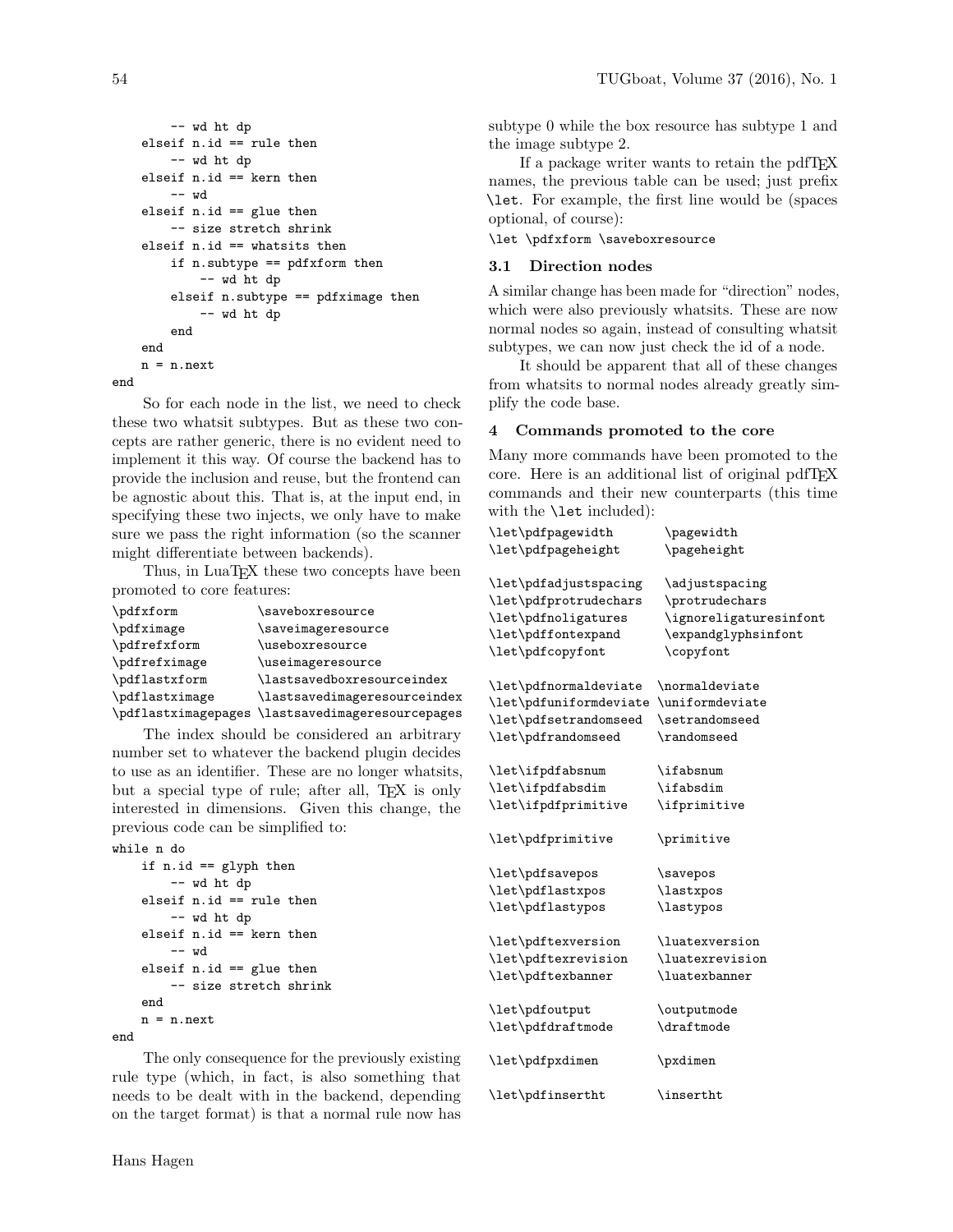```
\protected\def\pdfliteral {\pdfextension literal }
\protected\def\pdfcolorstack {\pdfextension colorstack }
\protected\def\pdfsetmatrix {\pdfextension setmatrix }
\protected\def\pdfsave {\pdfextension save\relax}
\protected\def\pdfrestore {\pdfextension restore\relax}
\protected\def\pdfobj {\pdfextension obj }
\protected\def\pdfrefobj {\pdfextension refobj }
\protected\def\pdfannot {\pdfextension annot }
\protected\def\pdfstartlink {\pdfextension startlink }
\protected\def\pdfendlink {\pdfextension endlink\relax}
\protected\def\pdfoutline {\pdfextension outline }
\protected\def\pdfdest {\pdfextension dest }
\protected\def\pdfthread {\pdfextension thread }
\protected\def\pdfstartthread {\pdfextension startthread }
\protected\def\pdfendthread {\pdfextension endthread\relax}
\protected\def\pdfinfo {\pdfextension info }
\protected\def\pdfcatalog {\pdfextension catalog }
\protected\def\pdfnames {\pdfextension names }
\protected\def\pdfincludechars {\pdfextension includechars }
\protected\def\pdffontattr {\pdfextension fontattr }
\protected\def\pdfmapfile {\pdfextension mapfile }
\protected\def\pdfmapline {\pdfextension mapline }
\protected\def\pdftrailer {\pdfextension trailer }
\protected\def\pdfglyphtounicode {\pdfextension glyphtounicode }
```
Table 1: List of pdfTEX commands and their new \pdfextension equivalents in LuaTEX.

# 5 Commands: from \pdf... to \pdfextension

There are many commands that start with \pdf and, over the history of development of pdfTEX and LuaTEX, some have been added, some have been renamed, others removed. Instead of the many, we now have just one: \pdfextension. A couple of usage examples:

```
\pdfextension literal {1 0 0 2 0 0 cm}
\pdfextension obj {/foo (bar)}
```
Here, we pass a keyword that tells for what to scan and what to do with it. A backward-compatible interface is easy to write. Although it delegates a bit more management of these \pdf commands to the macro package, the responsibility for dealing with such low-level, error-prone calls is there anyway. The full list of \pdfextensions is given in table 1. The scanning after the keyword is the same as for pdfTFX.

### 6 Variables: from \pdf... to \pdfvariable

As with commands, there are many variables that can influence the PDF backend. The most important one was, of course, that which set the output mode (\pdfoutput). Well, that one is gone and has been replaced by \outputmode. A value of 1 means that we produce PDF.

One complication of variables is that (if we want to be compatible), we need to have them as real TEX registers. However, as most of them are optional, an easy way out is simply not to define them in the engine. In order to be able to still deal with them as registers (which is backward compatible), we define them as shown in table 2.

You can set them as follows (the values shown here are the initial values):

| \pdfcompresslevel       | 9           |
|-------------------------|-------------|
| \pdfobjcompresslevel    | 1           |
| \pdfdecimaldigits       | 3           |
| \pdfgamma               | 1000        |
| \pdfimageresolution     | 71          |
| \pdfimageapplygamma     | 0           |
| \pdfimagegamma          | 2200        |
| \pdfimagehicolor        | 1           |
| \pdfimageaddfilename    | 1           |
| \pdfpkresolution        | 72          |
| \pdfinclusioncopyfonts  | 0           |
| \pdfinclusionerrorlevel | 0           |
| \pdfignoreunknownimages | 0           |
| \pdfreplacefont         | 0           |
| \pdfgentounicode        | $\mathbf 0$ |
| \pdfpagebox             | $\mathbf 0$ |
| \pdfminorversion        | 4           |
| \pdfuniqueresname       | 0           |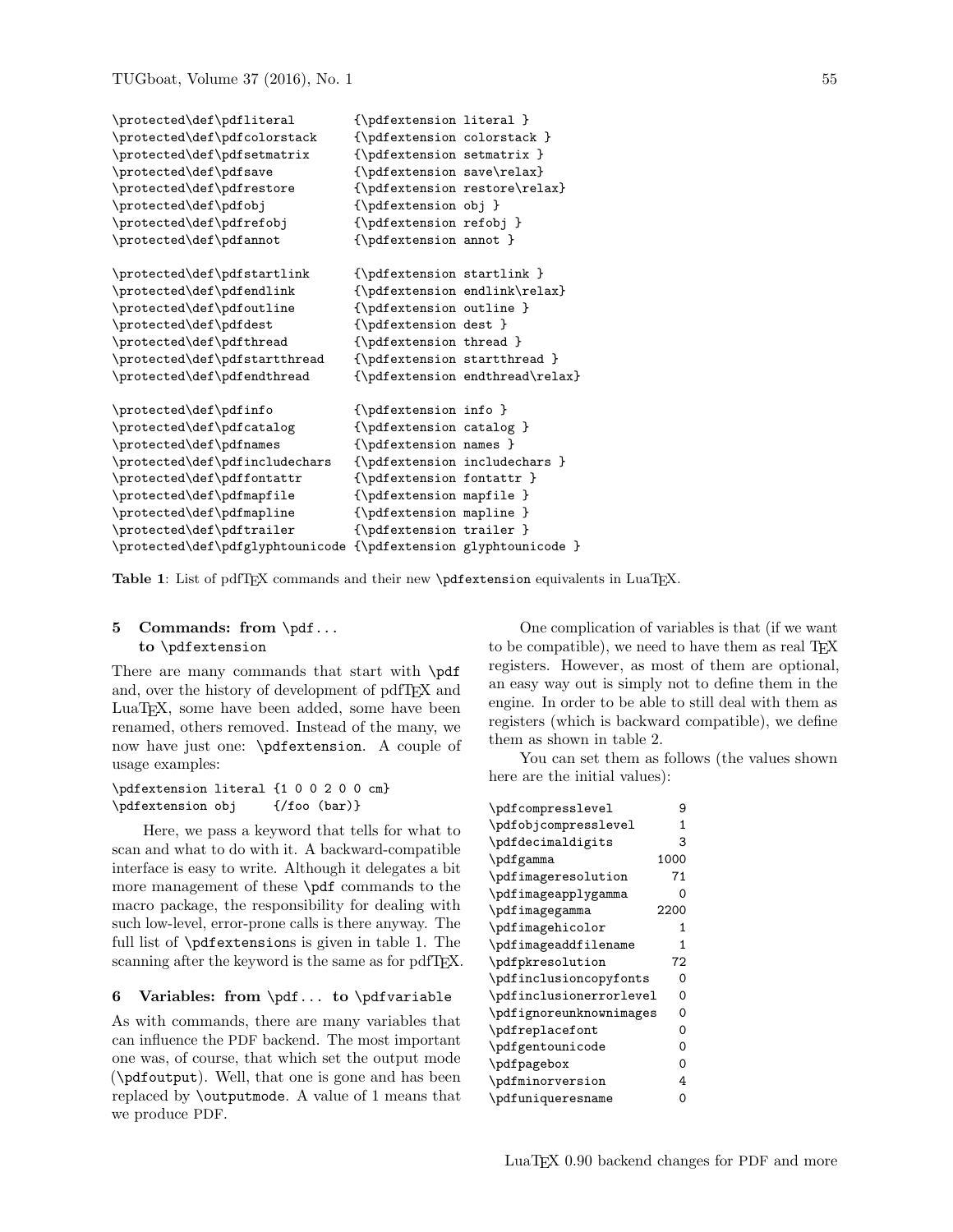| \edef\pdfminorversion        |                           | {\pdfvariable minorversion}        |
|------------------------------|---------------------------|------------------------------------|
| \edef\pdfcompresslevel       |                           | {\pdfvariable compresslevel}       |
| \edef\pdfobjcompresslevel    |                           | {\pdfvariable objcompresslevel}    |
| \edef\pdfdecimaldigits       |                           | {\pdfvariable decimaldigits}       |
| \edef\pdfhorigin             | {\pdfvariable horigin}    |                                    |
| \edef\pdfvorigin             | {\pdfvariable vorigin}    |                                    |
| \edef\pdfgamma               | {\pdfvariable gamma}      |                                    |
| \edef\pdfimageresolution     |                           | {\pdfvariable imageresolution}     |
| \edef\pdfimageapplygamma     |                           | {\pdfvariable imageapplygamma}     |
| \edef\pdfimagegamma          | {\pdfvariable imagegamma} |                                    |
| \edef\pdfimagehicolor        |                           | {\pdfvariable imagehicolor}        |
| \edef\pdfimageaddfilename    |                           | {\pdfvariable imageaddfilename}    |
| \edef\pdfignoreunknownimages |                           | {\pdfvariable ignoreunknownimages} |
| \edef\pdfinclusioncopyfonts  |                           | {\pdfvariable inclusioncopyfonts}  |
| \edef\pdfinclusionerrorlevel |                           | {\pdfvariable inclusionerrorlevel} |
| \edef\pdfpkmode              | {\pdfvariable pkmode}     |                                    |
| \edef\pdfpkresolution        |                           | {\pdfvariable pkresolution}        |
| \edef\pdfgentounicode        |                           | {\pdfvariable gentounicode}        |
| \edef\pdflinkmargin          | {\pdfvariable linkmargin} |                                    |
| \edef\pdfdestmargin          | {\pdfvariable destmargin} |                                    |
| \edef\pdfthreadmargin        |                           | {\pdfvariable threadmargin}        |
| \edef\pdfformmargin          | {\pdfvariable formmargin} |                                    |
| \edef\pdfuniqueresname       |                           | {\pdfvariable uniqueresname}       |
| \edef\pdfpagebox             | {\pdfvariable pagebox}    |                                    |
| \edef\pdfpagesattr           | {\pdfvariable pagesattr}  |                                    |
| \edef\pdfpageattr            | {\pdfvariable pageattr}   |                                    |
| \edef\pdfpageresources       |                           | {\pdfvariable pageresources}       |
| \edef\pdfxformattr           | {\pdfvariable xformattr}  |                                    |
| \edef\pdfxformresources      |                           | {\pdfvariable xformresources}      |

Table 2: List of pdfTEX variables and their new \pdfvariable equivalents in LuaTEX.

| \pdfhorigin      | 1in |
|------------------|-----|
| \pdfvorigin      | 1in |
| \pdflinkmargin   | 0pt |
| \pdfdestmargin   | 0pt |
| \pdfthreadmargin | 0pt |

Their removal from the frontend has helped again to clean up the code and, by making them registers, their use is still compatible. A call to \pdfvariable defines an internal register that keeps the value (of course this value can also be influenced by the backend itself). Although they are real registers, they live in a protected namespace:

# \meaning\pdfcompresslevel

which gives:

### macro:->[internal backend integer]

It's perhaps unfortunate that we have to remain compatible because a setter and getter would be much nicer. I am still considering writing the extension primitive in Lua using the token scanner, but

it might not be possible to remain compatible then. This is not so much an issue for ConTEXt that always has had backend drivers, but, rather, for other macro packages that have users expecting the primitives (or counterparts) to be available.

# 7 Read-only variables: from \pdf... to \pdffeedback

The backend can report on some properties that were also accessible via \pdf... primitives. Because these are read-only variables, another primitive now handles them: \pdffeedback. This primitive can be used to define compatible alternatives, as shown in table 3.

The variables are internal, so they are anonymous. When we ask for the meaning of some that were previously defined:

\meaning\pdfhorigin \meaning\pdfcompresslevel \meaning\pdfpageattr